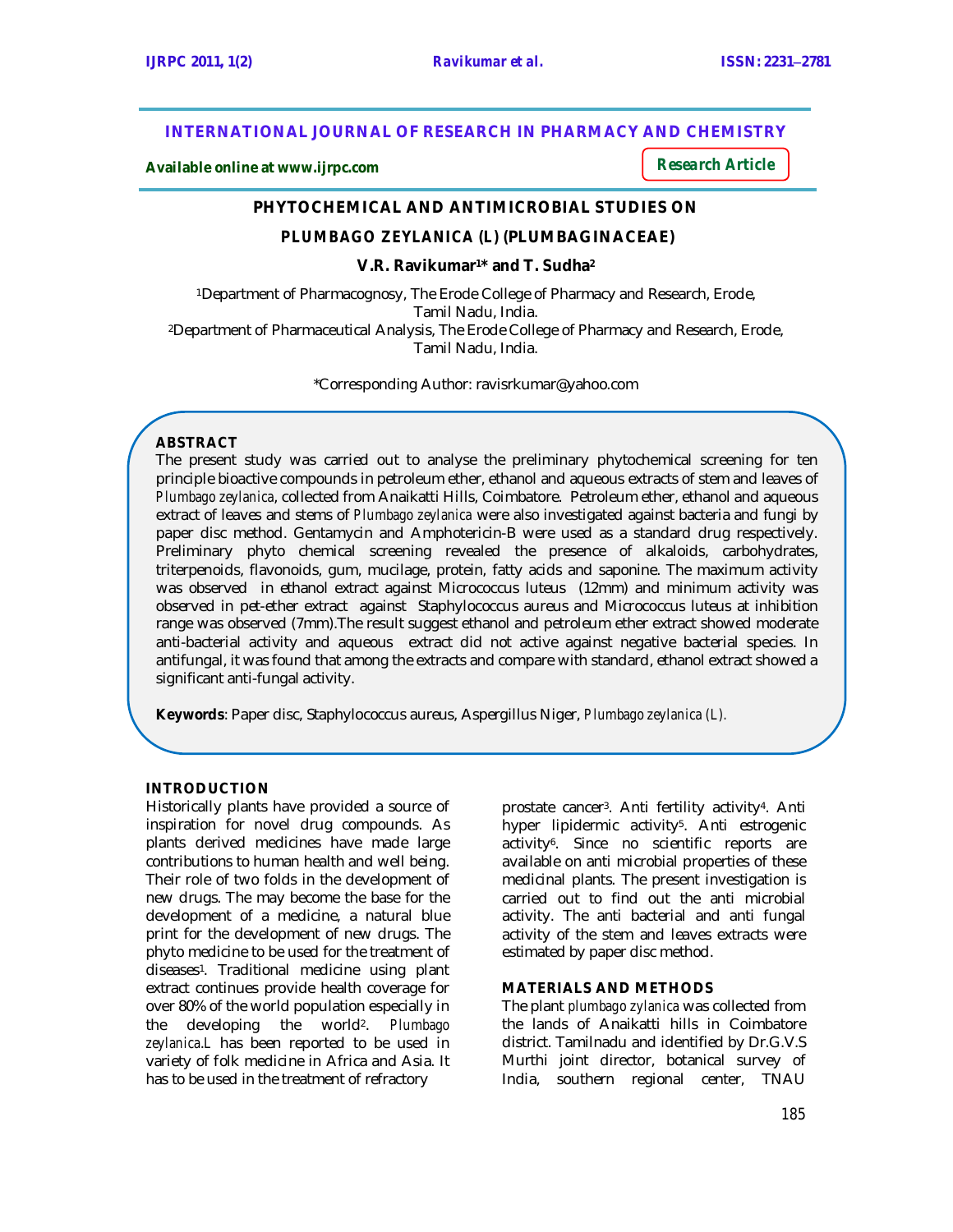campus, Coimbatore Tamilnadu. The stem and leaves of the plant were removed carefully. Shaken to remove unwanted particles like sand and soil drying was done under shade by spreading the stem and leaves over the paper on a wooden table for one week. The powdered stem and leaves powder was extracted with nonpolar to polar solvents like petroleum ether, ethanol and water. The yields of the different extracts are 3.46%w/w 15.02%w/w, 9.24%w/w respectively. The extracts were used to determine the phytochemical constituents and anti microbial activity.

## **Phytochemical Screening**

Preliminary phytochemical screening was performed as per standardized procedure7,8 the various phyto constituents in petroleum ether; ethanol and aqueous extracts were identified.

#### **Antimicrobial Screening**

The extracts were subjected to antibacterial (S.aureus, M.luteus, P.mirabalis, Shigella boydii) and antifungal (Aspergillus niger, Candida albicans). The anti microbial screening was performed by agar diffusion method using a paper disc9, 10. The sterilized (autoclaved at 120 ˚C for 30 min) medium was inoculated with the suspension of the m/o. the paper impregnated with the extracts (1200µg/ml) was placed on the solidified medium. The petridishes were pre incubated for one hour at room temperature and incubated at 37˚C for 24 hrs and 48 hrs for antibacterial and antifungal activity respectively. Gentamycin (1200µg/ml) and Amphotericin B (1200µg/ml) used as a standard for anti bacterial and anti fungal activities.

#### **Separation of the Compound**

The compound present in *plumbago zylanica*  were quantitatively analysed by using TLC which is commercially available. The aluminum sheets with silica gel -60F254 were used. The isolation and separation of steroids, carbohydrates and alkaloids was done. The result was reported in Table 1

**RESULTS Phytochemical Screening**

The results of the phytochemical screening revealed the presence of alkaloids, carbohydrates, tannins, phenolic compounds, proteins, amino acids and flavonoids. In petroleum ether, ethanol and aqueous fractions while glycosides presence in ethanol and aqueous fractions. Saponins in ethanol and aqueous fractions. Steroids, fixed oils and fats in petroleum ether fractions (Table 2).

## **Anti-Microbial Activity**

Anti microbial activities of the petroleum ether, ethanol and aqueous fractions are summarized in tab3&4. The ethanol extracts showed zone of inhibition ranging from 10- 12mm against all the test organisms. The zone of inhibition produced by petroleum ether fraction ranged from 7-10mm against all the test organisms. The zone of inhibition produced by aqueous fraction ranged from 9- 21mm against all the test organisms except Proteus Mirabilis, Shigella boydii.

## **DISCUSSION**

The results of phytochemical screening of the ethanol extracts, petroleum ether and aqueous fraction reveled, the presence of alkaloids, carbohydrates, phenolic compounds, proteins amino acids and flavonoids. These metabolites have been reported to possess antimicrobial activity<sup>11</sup>.

The ethanol extracts showed significant anti bacterial activity against all the organisms. Petroleum ether fractions show moderate activity against all the organisms. Aqueous fractions did not active against negative bacterial species. It is important to note that the strong activity of ethanol extract and the petroleum ether fraction against Candida albicans indicate that the plant serves as a source of an anti fungal agent. The anti microbial activity of the ethanol and petroleum ether fraction suggest that , the presence of bio active compounds which serve as anti microbial agent or lead compound for the synthesis of an effective and less toxic antimicrobial agent.

#### **CONCLUSION**

The study showed that the ethanol extract and petroleum ether from the leaves and stems of *plumbago zylanica* have anti microbial properties.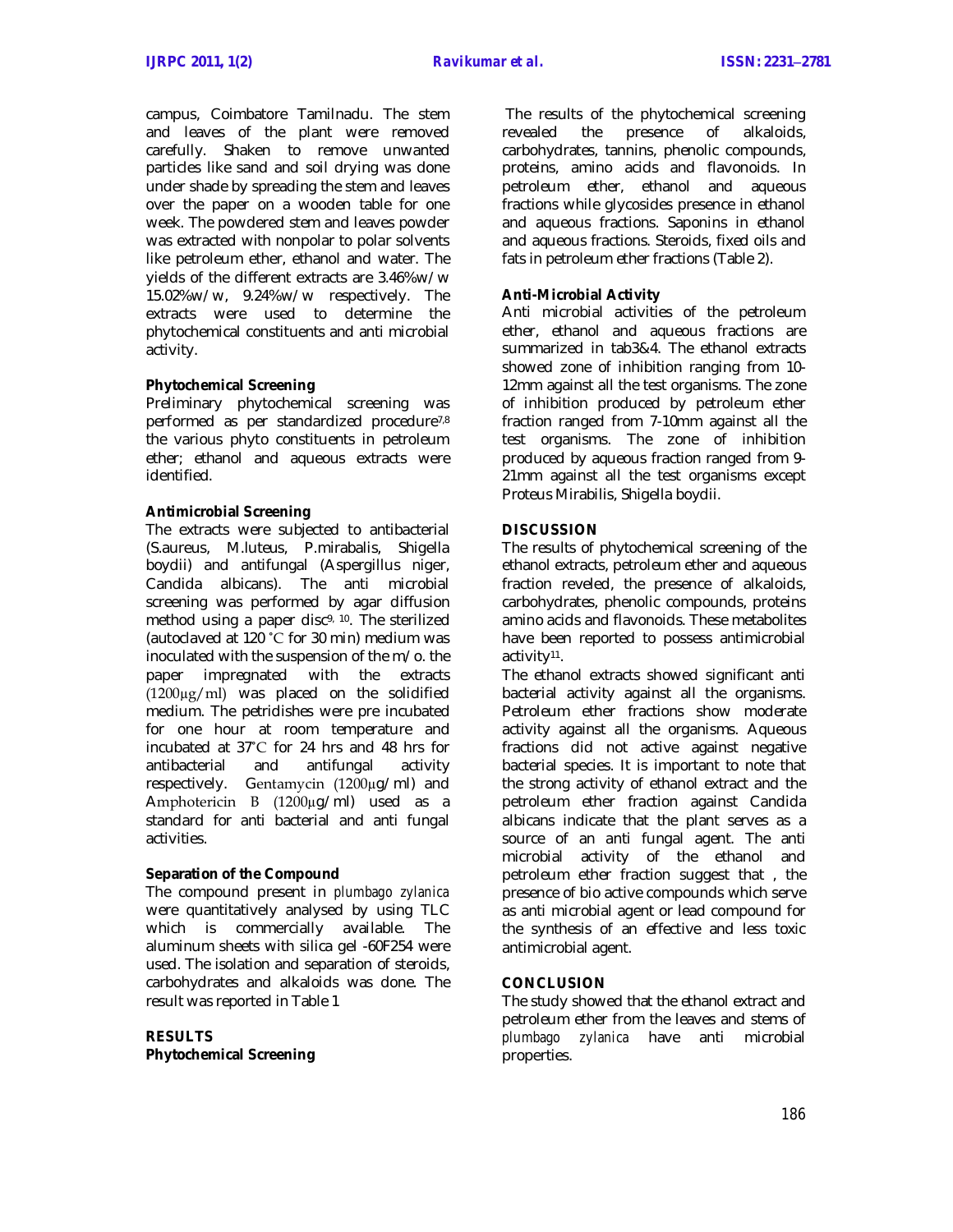| stem and leaves of plumbago zeylanica |                 |                         |                 |              |               |                 |                   |                   |
|---------------------------------------|-----------------|-------------------------|-----------------|--------------|---------------|-----------------|-------------------|-------------------|
| S. No.                                | <b>Extracts</b> | Color of spots observed |                 |              |               | <b>Rf</b> value |                   |                   |
|                                       |                 | Day light               | UV              |              | <b>Iodine</b> | Spot1           |                   | Spot <sub>3</sub> |
|                                       |                 |                         | Short $\lambda$ | Longλ        | chamber       |                 | Spot <sub>2</sub> |                   |
|                                       | Petroleum ether | Green                   | Green           | <b>Brown</b> | <b>Brown</b>  | 0.98            | 0.97              | 0.97              |
|                                       | Ethanol         | Green                   | Green           | <b>Brown</b> | <b>Brown</b>  | 0.95            | 0.94              | 0.95              |
|                                       | Agueous         | Green                   | Green           | <b>Brown</b> | <b>Brown</b>  | 0.96            | 0.97              | 0.97              |

# **Table 1: TLC of Petroleum ether, Ethanolic and Aqueous extracts of**

## **Table 2: Preliminary Phytochemical analysis of**  *plumbago zeylanica* **(L) with different solvents**

| S. No. | Name of the compound | <b>PE</b> | Е         | W |
|--------|----------------------|-----------|-----------|---|
|        | Alkaloids            | $\ddot{}$ | $\ddot{}$ |   |
| 2      | Carbohydrates        |           |           |   |
| 3      | Glycosides           |           | $\ddot{}$ |   |
| 4      | Steroids             |           |           |   |
| 5      | Fixed oil&fats       | $\ddot{}$ |           |   |
| 6      | Triterpenoids        |           |           |   |
|        | Tannins              | $\ddot{}$ | $\ddot{}$ |   |
| 8      | Phenolic compounds   |           | $\ddot{}$ |   |
| 9      | Proteins             |           | $\ddot{}$ |   |
| 10     | Amino acids          | $\ddot{}$ | $\ddot{}$ |   |
| 11     | Saponins             |           | $\ddot{}$ |   |
| 12     | Gums                 |           |           |   |
| 13     | Mucilage             |           |           |   |
| 14     | Flavonoids           |           |           |   |

 $\begin{array}{c|c|c|c} \text{Flavonoids} & + & + \\ \text{-present, (-) absent, PE- pertoleum ether, E- ether, W- water.} \end{array}$ 

#### **Table 3: Anti bacterial activity profile of three extracts of three extracts from the stem and leaves of** *plumbago zylanica (L)*

|                   | Zone of inhibition(mm)     |                                                 |                                      |                                                       |                                  |                                                 |  |
|-------------------|----------------------------|-------------------------------------------------|--------------------------------------|-------------------------------------------------------|----------------------------------|-------------------------------------------------|--|
| Test bacteria     | Ethanol<br>$1200 \mu g/ml$ | <b>Standard</b><br>gentamycin<br>$1200\mu g/ml$ | Petroleum<br>ether<br>$1200\mu g/ml$ | <b>Standard</b><br>gentamycin<br>$1200\mu\text{g/ml}$ | <b>Aqueous</b><br>$1200\mu g/ml$ | <b>Standard</b><br>gentamycin<br>$1200\mu g/ml$ |  |
| Stephylococcus    | 10 <sup>°</sup>            | 24                                              |                                      | 22                                                    |                                  | 25                                              |  |
| aureus            |                            |                                                 |                                      |                                                       |                                  |                                                 |  |
| Micrococcus       | 12                         | 23                                              | 8                                    | 24                                                    | 21                               | 24                                              |  |
| <b>luteus</b>     |                            |                                                 |                                      |                                                       |                                  |                                                 |  |
| Proteus mirabilis | 11                         | 24                                              | 10                                   | 23                                                    |                                  | 24                                              |  |
| Shigellaboydii    |                            | 25                                              |                                      | 22                                                    |                                  | 23                                              |  |

## **Table 4: Anti fungal activity profile of this extracts from the stem and leaves of** *plumbago zaylanica(L)*

|                      | Zone of inhibition(mm)     |                                                     |                                   |                                                    |                                  |                                                    |  |  |
|----------------------|----------------------------|-----------------------------------------------------|-----------------------------------|----------------------------------------------------|----------------------------------|----------------------------------------------------|--|--|
| Test fungus          | Ethanol<br>$1200 \mu g/ml$ | <b>Standard</b><br>amphotercin-B<br>$1200 \mu g/ml$ | Petroleum ether<br>$1200\mu g/ml$ | <b>Standard</b><br>amphotercin-B<br>$1200\mu g/ml$ | <b>Aqueous</b><br>$1200\mu g/ml$ | <b>Standard</b><br>amphotercin-B<br>$1200\mu g/ml$ |  |  |
| Aspergillus<br>niger | 10                         | 18                                                  | 12                                | 18                                                 |                                  | 18                                                 |  |  |
| Candida<br>albicans  | 12                         |                                                     | 13                                |                                                    |                                  | 19                                                 |  |  |

#### **REFERENCES**

- 1. Iwu M. Hand book of African medicinal plants, CRC press Boca Raton, FL, 1993:228.
- 2. WHO Traditional medicine, Growing needs and Potential, WHO Policy Prospective on medicines, world health organization Geneva, 2002:1-6.